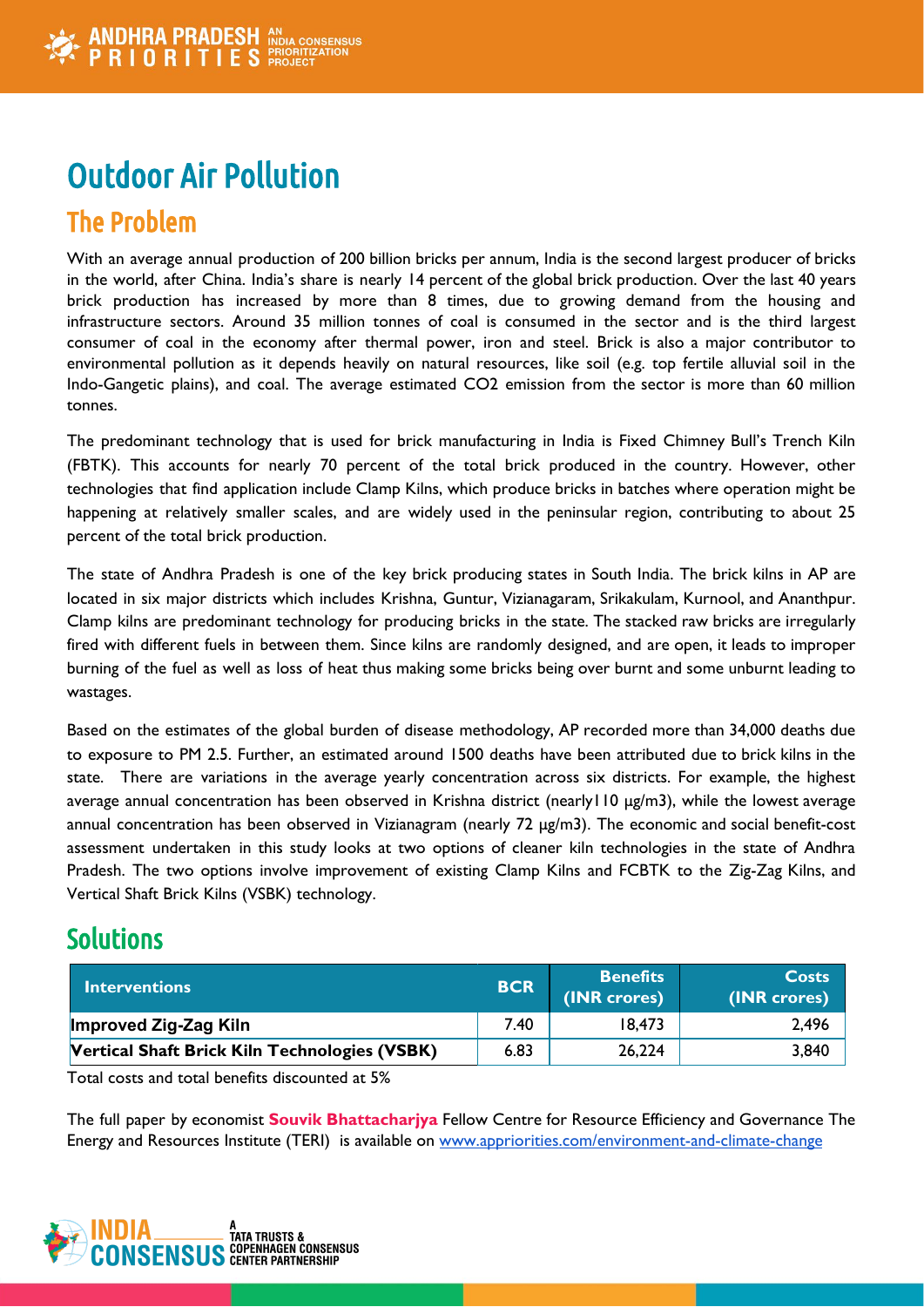### Improved Zig-Zag Kiln

#### The Problem

Coal is the main source of energy for brick kilns. The use of large quantities of coal and petcoke in brick kilns contributes significantly to emissions of carbon dioxide (CO2), and particulate matter (PM). It is estimated that, around 35 million tonnes of coal is consumed in the sector and is eventually the third largest consumer of coal in the economy after thermal power, iron and steel.

Emissions largely arise from inefficient combustion of large quantities of coal, petcoke and agri-residues that are used in brick kilns which has serious health and mortality implications. The average estimated CO2 emission from the sector is more than 60 million tonnes.

#### The Solution

Clamp kilns and/or FCKs can be converted to Improved Zig-Zag Kilns at low costs in the lowlands at the same site. This can be accomplished in less than half a year. The production capacity is the same or higher compared to the Clamp kilns and/or FCKs.

Zig-Zag brick manufacturing leads to 22 percent lower CO2 emission than Clamp kiln/Down draught kiln brick manufacturing process.

#### **Costs**

It is estimated that the cost of the proposed intervention is approx. Rs. 2,496 crores.

#### **Benefits**

The financial benefits for Zig-Zag technology has been estimated for a period of 12 years (till 2030). It has been found that the production of class 1 bricks can increase from 50 percent to 80 percent in case of Zig-Zag technologies.

The total incremental financial benefits are Rs 12,673 crores till 2030, at 5% discount rates. Further, With Zig-Zag technology, an estimated 7,552 deaths can be avoided (between 2019 and 2030), thereby improving quality of life. This leads to saving of 629 deaths per annum.

This intervention would lead to total benefits worth Rs. 18,473 crores at 5% discount rates.

### Benefits and costs for implementing improved Zig-Zag Kiln technology



**EXAMPLE AND HEADESH** NOW CONSENSUS

## Vertical Shaft Brick Kiln Technologies (VSBK)

#### The Problem

Clamp kilns are predominant technology for producing bricks in AP. As the kilns are randomly designed, and are open, it leads to improper burning of the fuel as well as loss of heat thus making some bricks being over burnt and some unburnt leading to wastages. Approx. 1500 deaths have been attributed due to brick kilns in the state.

#### The Solution

The VSBK technology uses hot exhaust gases for the gradual preheating of the unfired bricks in a continuous process, thus reducing energy consumption and CO2 emissions compared to the more commonly used clamp kilns.

The VSBK makes clay brick an even more sustainable building option by reducing the embodied energy of an average clay brick, at least by half.